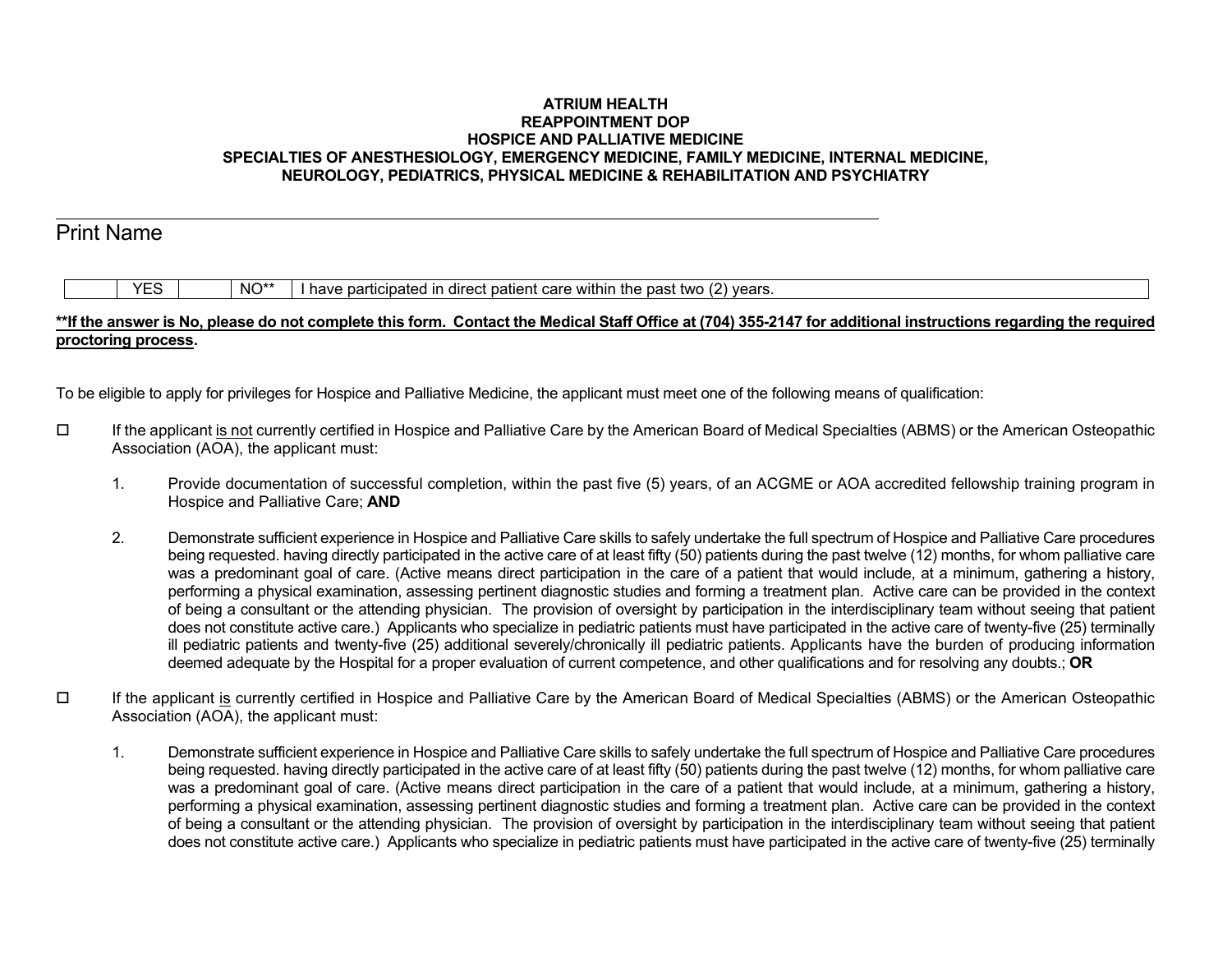ill pediatric patients and twenty-five (25) additional severely/chronically ill pediatric patients. Applicants have the burden of producing information deemed adequate by the Hospital for a proper evaluation of current competence, and other qualifications and for resolving any doubts.; **OR**

 Qualification for other Physicians who are not currently certified Hospice and Palliative Care by the American Board of Medical Specialties (ABMS) or the American Osteopathic Association (AOA):

- 1. Provide documentation of certification from the American Board of Medical Specialties or the American Osteopathic Association; **OR**
- 1. Have met the training requirements which renders the physician eligible for certification by the American Board of Medical Specialties or the American Osteopathic Association; **AND**
- 2. Demonstrate sufficient experience in active clinical practice, within their specialty, for at least the past two (2) years; **AND**
- 3. Demonstrate sufficient experience in Hospice and Palliative Care skills to safely undertake the full spectrum of Hospice and Palliative Care procedures being requested. having directly participated in the active care of at least fifty (50) patients during the past twelve (12) months, for whom palliative care was a predominant goal of care. (Active means direct participation in the care of a patient that would include, at a minimum, gathering a history, performing a physical examination, assessing pertinent diagnostic studies and forming a treatment plan. Active care can be provided in the context of being a consultant or the attending physician. The provision of oversight by participation in the interdisciplinary team without seeing that patient does not constitute active care.) Applicants who specialize in pediatric patients must have participated in the active care of twenty-five (25) terminally ill pediatric patients and twenty-five (25) additional severely/chronically ill pediatric patients. Applicants have the burden of producing information deemed adequate by the Hospital for a proper evaluation of current competence, and other qualifications and for resolving any doubts.

The Medical Staff acknowledges that the care of patients with active, progressive and far advanced diseases that are not responsive to curative treatment is in the purview of physicians of all specialties. This form is for use by those Physicians whose scope of practice is or will be exclusive to the care of Hospice and Palliative Medicine patients.

NOTE 1: Physicians must apply for "CORE" privileges in order to be eligible for clinical privileges in the specialty of Hospice & Palliative Care at any facility within Atrium Health.

NOTE 2: "CORE" privileges cannot be amended or altered in any way.

NOTE 3: Please note that the exercise of certain privileges enumerated herein is necessarily limited by the operational, and resource constraints of the facility. All procedures must be performed within a clinical setting with the capabilities and organizational structure required to provide appropriate support.

| <b>CMC</b> | Pineville | <b>University</b><br>City | CR. | Lincoln | Cabarrus | Union | <b>Stanly</b> | Anson | Cleveland |        | <b>HOSPICE AND PALLIATIVE MEDICINE</b><br><b>CORE PRIVILEGES</b>                                                                                                                                                                                                                                |
|------------|-----------|---------------------------|-----|---------|----------|-------|---------------|-------|-----------|--------|-------------------------------------------------------------------------------------------------------------------------------------------------------------------------------------------------------------------------------------------------------------------------------------------------|
|            |           |                           | N/A |         |          |       |               |       |           | CPAL-1 | Evaluate, diagnose, treat, and<br>provide<br>consultation to patients of all ages, with life-<br>threatening or severe advanced illness, including<br>assessment of suffering and quality of life,<br>managing terminal symptoms, patient/family<br>education, bereavement, and organ donation. |